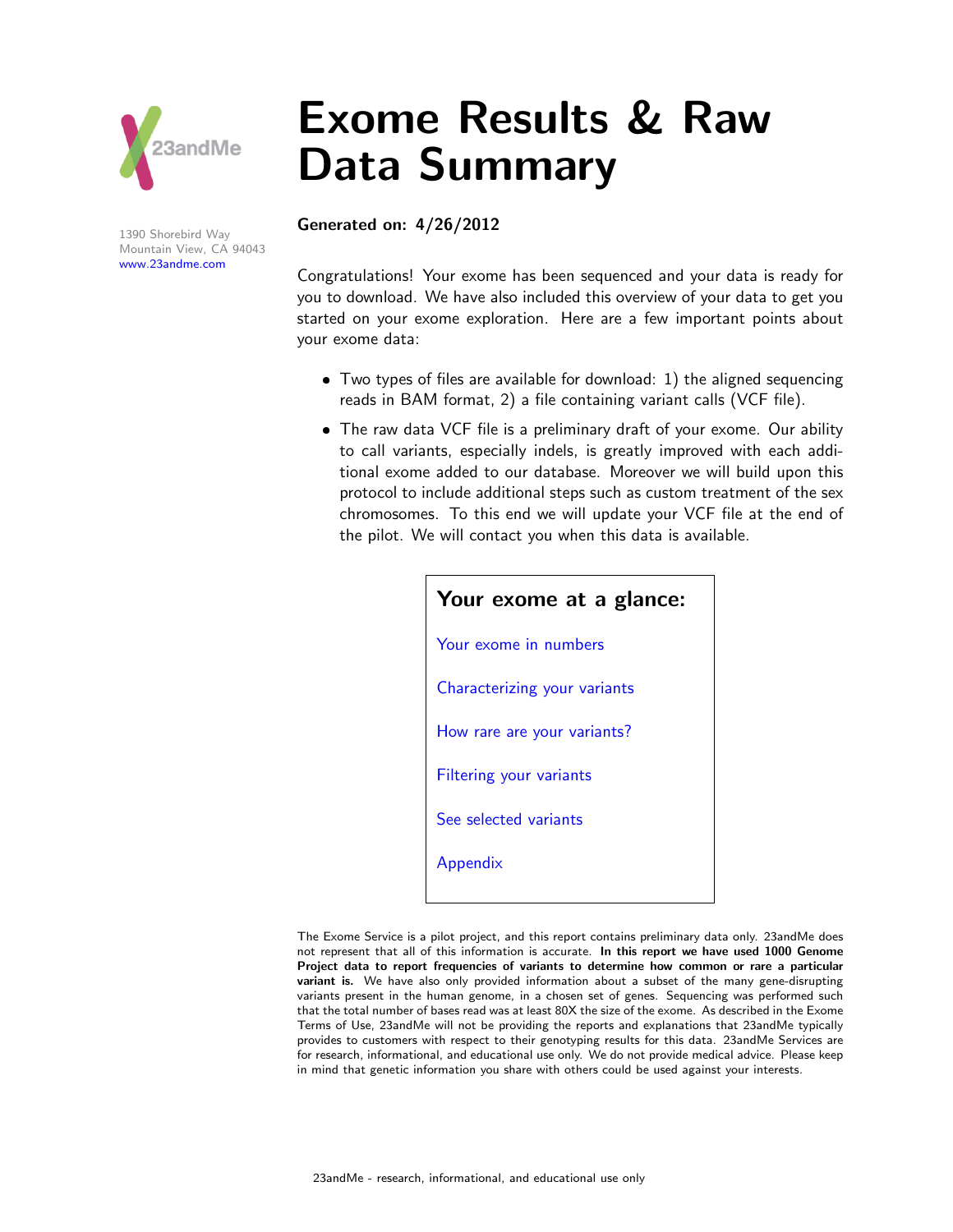### Your exome in numbers

<span id="page-1-0"></span>

Figure 1: Getting from raw reads to called variants. A) The number of bases obtained by sequencing your exome. The top line indicates total coverage. B) Total number of called bases in your exome. The vast majority are the same as the reference genome. C) An expansion of the small sliver of variants depicted in B. These are the variants present in your VCF file.

Welcome to your exome. Your exome is the 50 million DNA bases of your genome containing the information necessary to encode all your proteins. Your exome data consists of two parts, the raw data (both aligned and unaligned Illumina reads, fig1A) and a draft of the variants present in your exome (fig1C). While this draft is provisional and we will be improving upon it, we wanted to allow you to dig in to your exome as soon as possible so you can tell us what you think is important and should be included.

To create the first draft of your exome we implemented the Broad Institute's "Best Practice" protocol for exome sequencing analysis. You can read a detailed description of it [here](http://www.broadinstitute.org/gsa/wiki/index.php/Best_Practice_Variant_Detection_with_the_GATK_v3) (for brief summary see [Appendix\)](#page-12-0).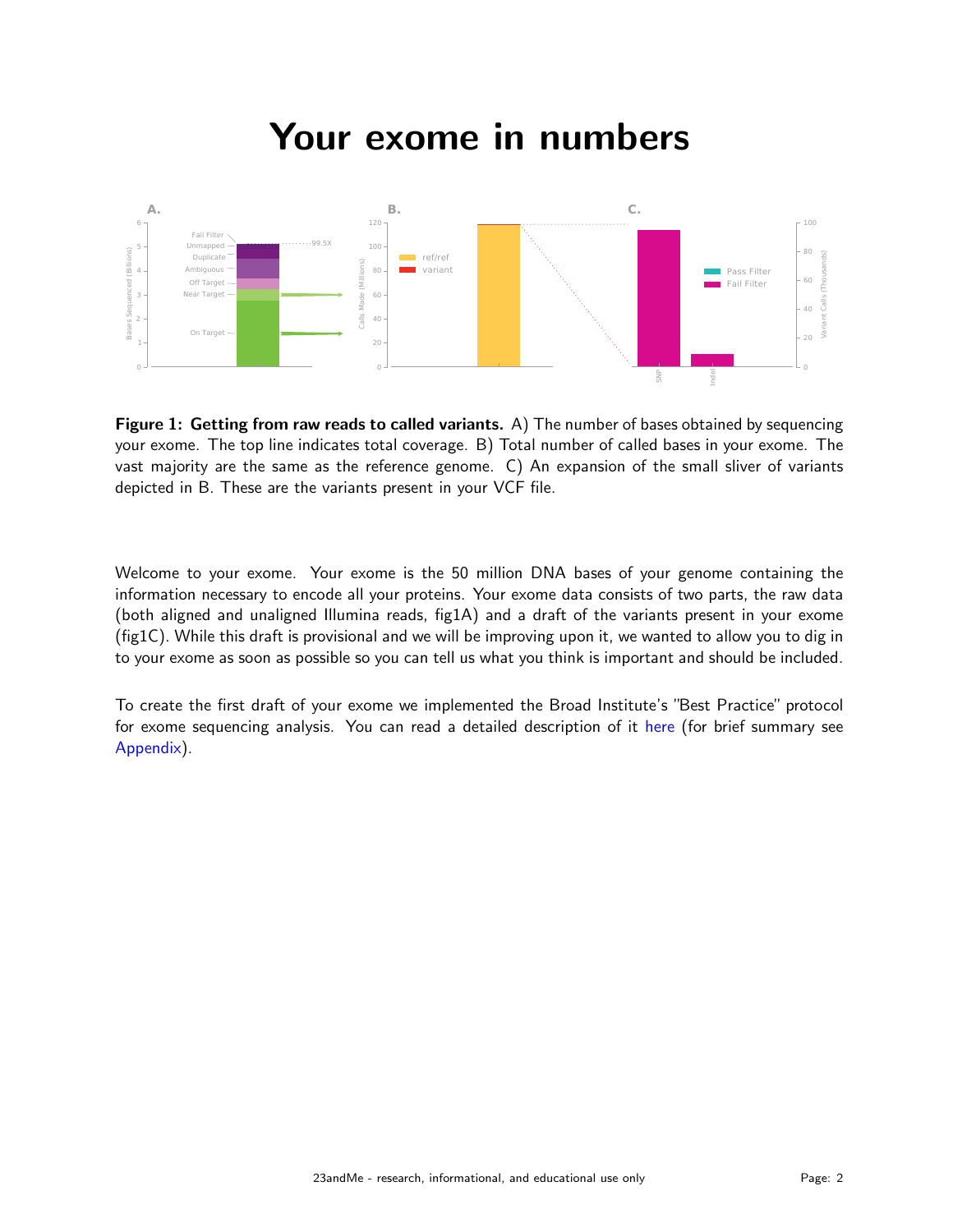### <span id="page-2-0"></span>Characterizing your variants



Number of variants

Figure 2: Predicting impact of variants on gene function. An overview of your variants and their predicted impact on gene function.

The variants in your VCF file are the positions in your genome that differ from the reference genome. Most of these variants are likely to be functionally neutral and unlikely to cause any severe disorders. Pinpointing genuine disease mutations is still challenging and we used a number of software tools to identify those that may be functionally important. We estimated the impact a variant has on gene function based on the severity of its effect on the gene product:

#### High impact:

**Frame shift** Insertion or deletion of bases, not multiple of 3.

Splice site Variant at the 'splicing site' may disrupt the consensus splicing site sequence.

Stop gain Premature termination of peptides, which would disable protein function.

Start loss Loss of the start codon.

Stop loss Loss of the stop codon.

#### Moderate impact:

Nonsynonymous substitution Non-conservative change altering an amino acid in a protein.

Codon insertion or deletion Insertion or deletion of bases, multiple of 3.

#### Low impact:

Synonymous substitution Variant that does not alter the amino acid sequence due to codon degeneracy.

Start gain Variant resulting in the gain of a start codon.

**Synonymous stop** Variant changing one stop codon into another.

Unknown impact: Variants unlikely to affect gene products.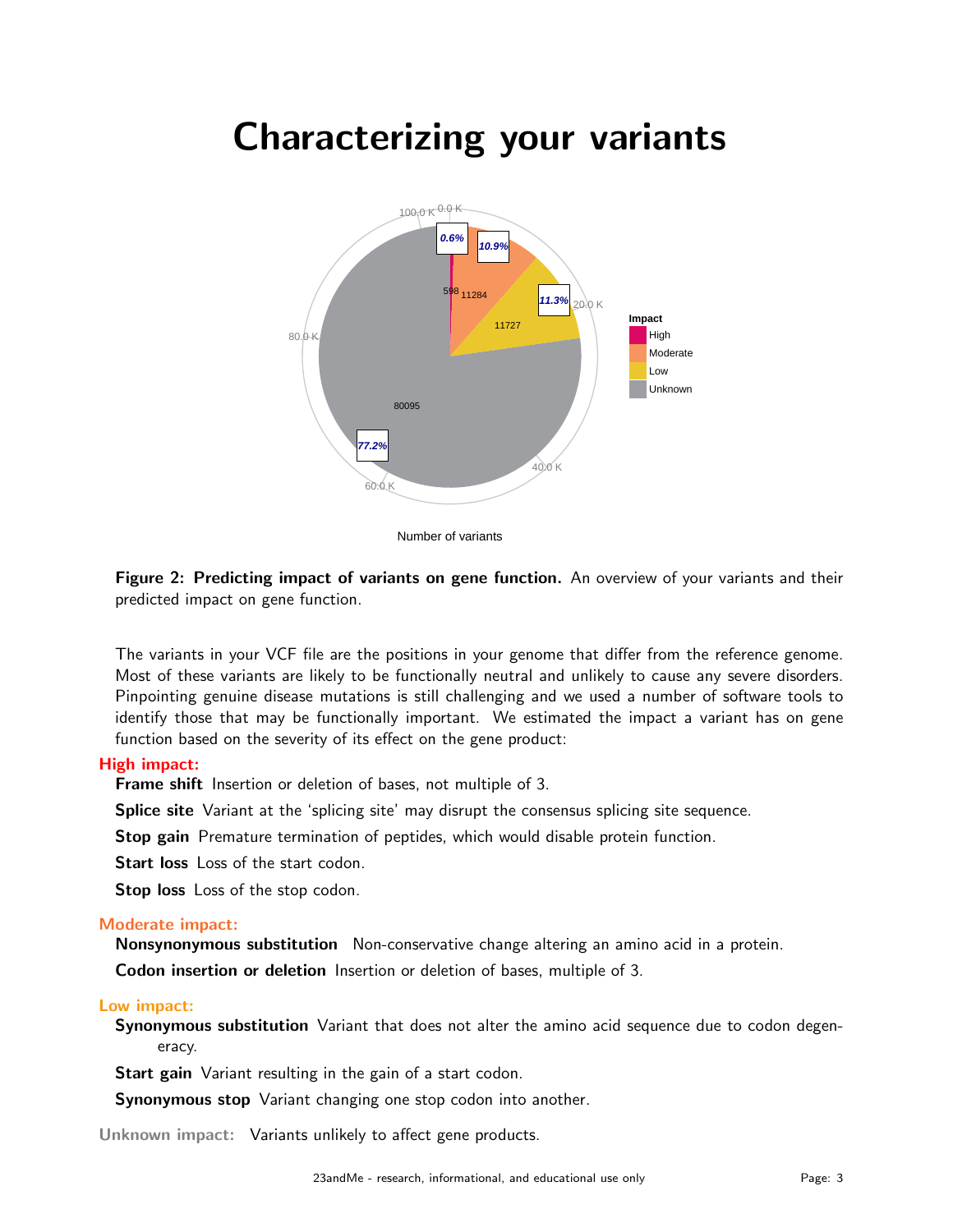### How rare are your variants?

<span id="page-3-0"></span>

Figure 3: Variant frequencies. The allele frequencies of the variants in your exome. Unknown: allele is present in a public database but no frequency data was available.

One of the advantages of exome sequencing is that we can detect sequence variants that are unique to you! By comparing your variants to all those that have been discovered so far, we can divide your variants into the following categories:

- **novel** variant hasn't been observed in current public sequence databases
- **· unknown** variant has been observed in public databases but allelic frequency has not been calculated and therefore is not available
- rare variant with allelic frequency  $<$ 1%
- **somewhat rare** variant with frequency  $1-5%$
- $\bullet$  common frequency of the variant is greater than 5%

One of the most comprehensive human variation public datasets is maintained by the 1000 Genomes Project. We use 1000 Genomes Project data (project release: 08-26-2011) to report frequencies of alleles found in your exome, including reporting if it is absent from the public database (*i.e.* a novel variant).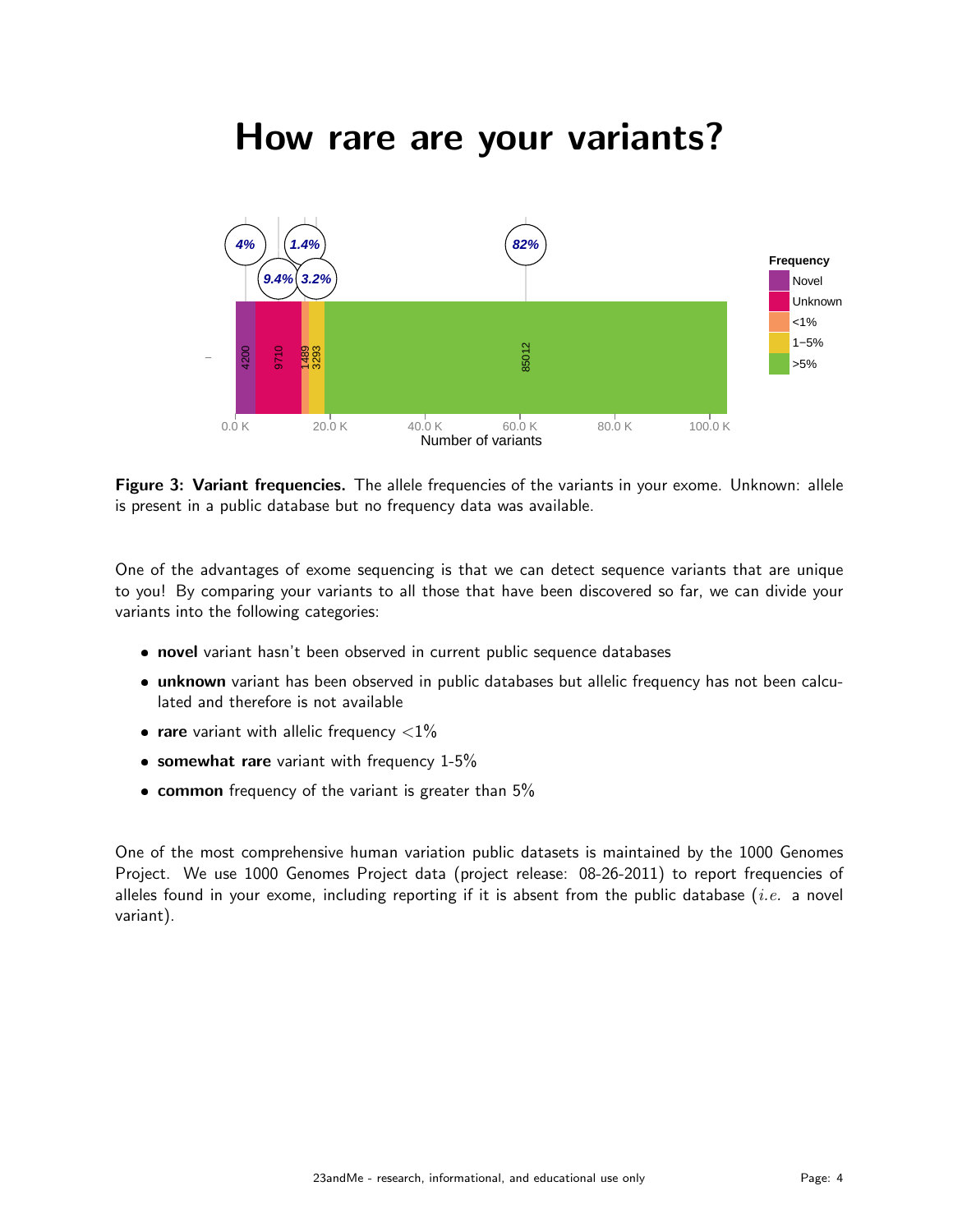## Filtering your variants

<span id="page-4-0"></span>

Figure 4: Variant filtering decision tree. A graphical representation of the filtering process that was used to generate your short list of variants of interest.

Most sequence variants in your exome are likely to be neutral and do not cause any severe disorders. A filtering process is often undertaken to prioritize variants discovered through sequencing. To identify potentially interesting and relevant variants with potential functional effects (contributing to disease and other phenotypes of interest) we used three consecutive filters, depicted in the figure above: (1) effect of the variant on the gene product; (2) allele frequency of the variant; (3) location of the variant in one of 592 genes involved in Mendelian disorders (at this point we also exclude indels and variants on the sex chromosomes).

We hope you find this initial list of variants interesting and that it will help you in your journey through your exome. This short list of variants only scratches the surface of what your genome contains and is just the beginning of where your data can take you. Have fun!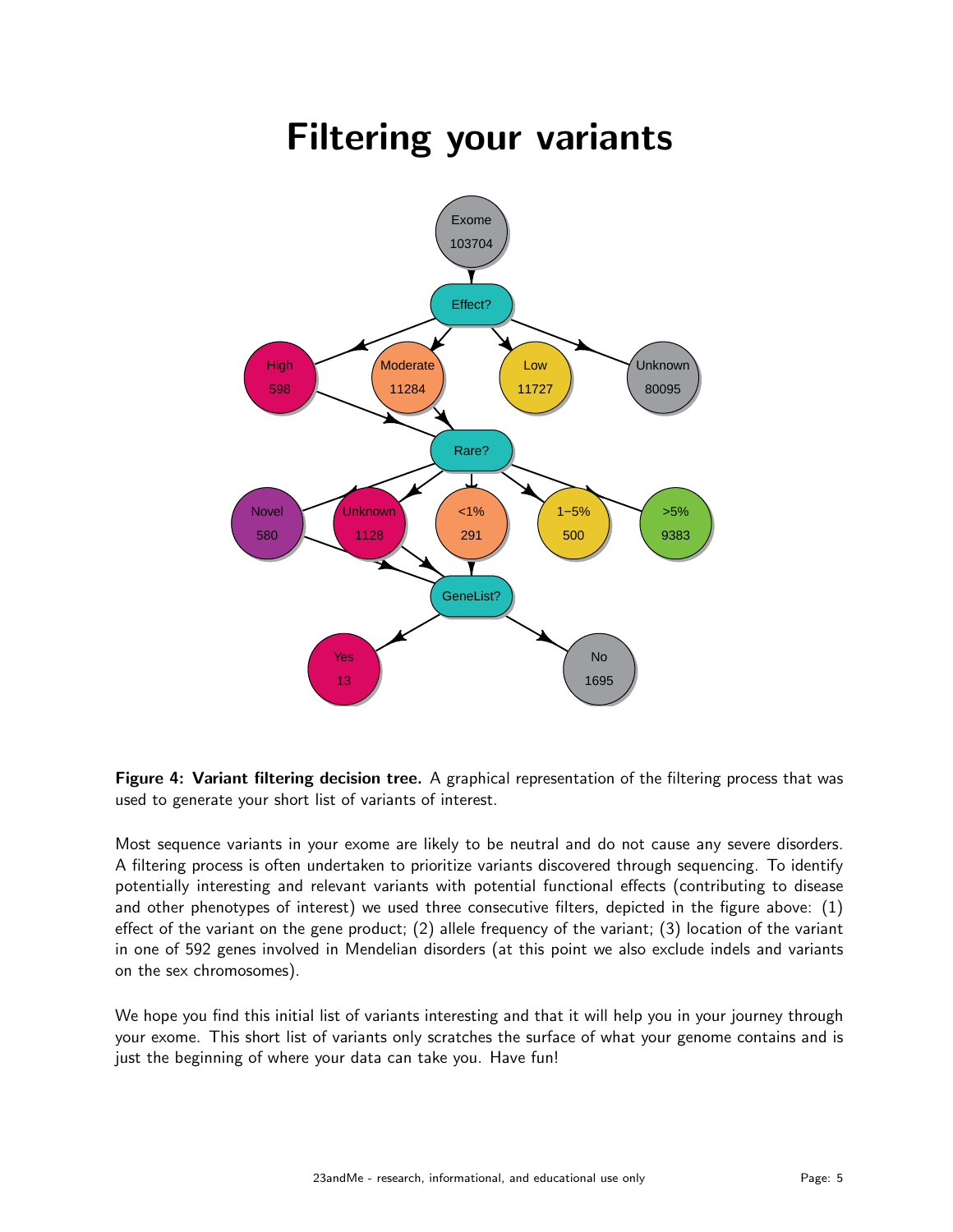### List of selected variants

| Variant 1:        | Gene: $ALS2$ Your genotype: $T/C$ Location: chr2:202575717                                                                               |                                                                                 |  |  |  |  |  |
|-------------------|------------------------------------------------------------------------------------------------------------------------------------------|---------------------------------------------------------------------------------|--|--|--|--|--|
| <b>Effect:</b>    | NON SYNONYMOUS<br>Impact:<br><b>CODING</b>                                                                                               | <b>Type: MODERATE</b>                                                           |  |  |  |  |  |
| <b>Frequency:</b> | <b>1KGenomes: 0.00200</b>                                                                                                                | dbSNP: rs61757691                                                               |  |  |  |  |  |
| <b>Quality:</b>   | <b>Genotype quality: 99</b>                                                                                                              | Coverage depth: 67                                                              |  |  |  |  |  |
| Details:          | <b>Gene description:</b> amyotrophic lateral sclerosis 2 (juvenile)<br>Transcript: ENST00000264276<br>EntrezId: 57679<br>UniProt: Q96Q42 | AA change: 11373M<br><b>Ensemblid: ENSG00000003393</b><br><b>OMIM:</b> $606352$ |  |  |  |  |  |
|                   | PFAM (or SMART) domains for gene ALS2, transcript ENST00000264276:<br>PF00415: Reg chr condens                                           |                                                                                 |  |  |  |  |  |



| Variant 2:        | <b>Gene:</b> DMP1 Your genotype: $C/T$ Location: chr4:88584185                                                              |                                                                              |  |  |  |  |  |  |
|-------------------|-----------------------------------------------------------------------------------------------------------------------------|------------------------------------------------------------------------------|--|--|--|--|--|--|
| Effect:           | NON SYNONYMOUS<br>Impact:<br><b>CODING</b>                                                                                  | <b>Type: MODERATE</b>                                                        |  |  |  |  |  |  |
| <b>Frequency:</b> | <b>1KGenomes:</b> 5e-04                                                                                                     | dbSNP: rs140275311                                                           |  |  |  |  |  |  |
| <b>Quality:</b>   | <b>Genotype quality: 99</b>                                                                                                 | Coverage depth: 84                                                           |  |  |  |  |  |  |
| Details:          | Gene description: dentin matrix acidic phosphoprotein 1<br>Transcript: ENST00000282479<br>EntrezId: 1758<br>UniProt: Q13316 | AA change: P403S<br><b>Ensemblld: ENSG00000152592</b><br><b>OMIM: 600980</b> |  |  |  |  |  |  |

PFAM (or SMART) domains for gene DMP1, transcript ENST00000282479: **PF07263: DMP1** 

|     |     |     | <b>NON SYNONYMOUS CODING (P403S)</b> |     |
|-----|-----|-----|--------------------------------------|-----|
| 100 | 200 | 300 | 400                                  | 500 |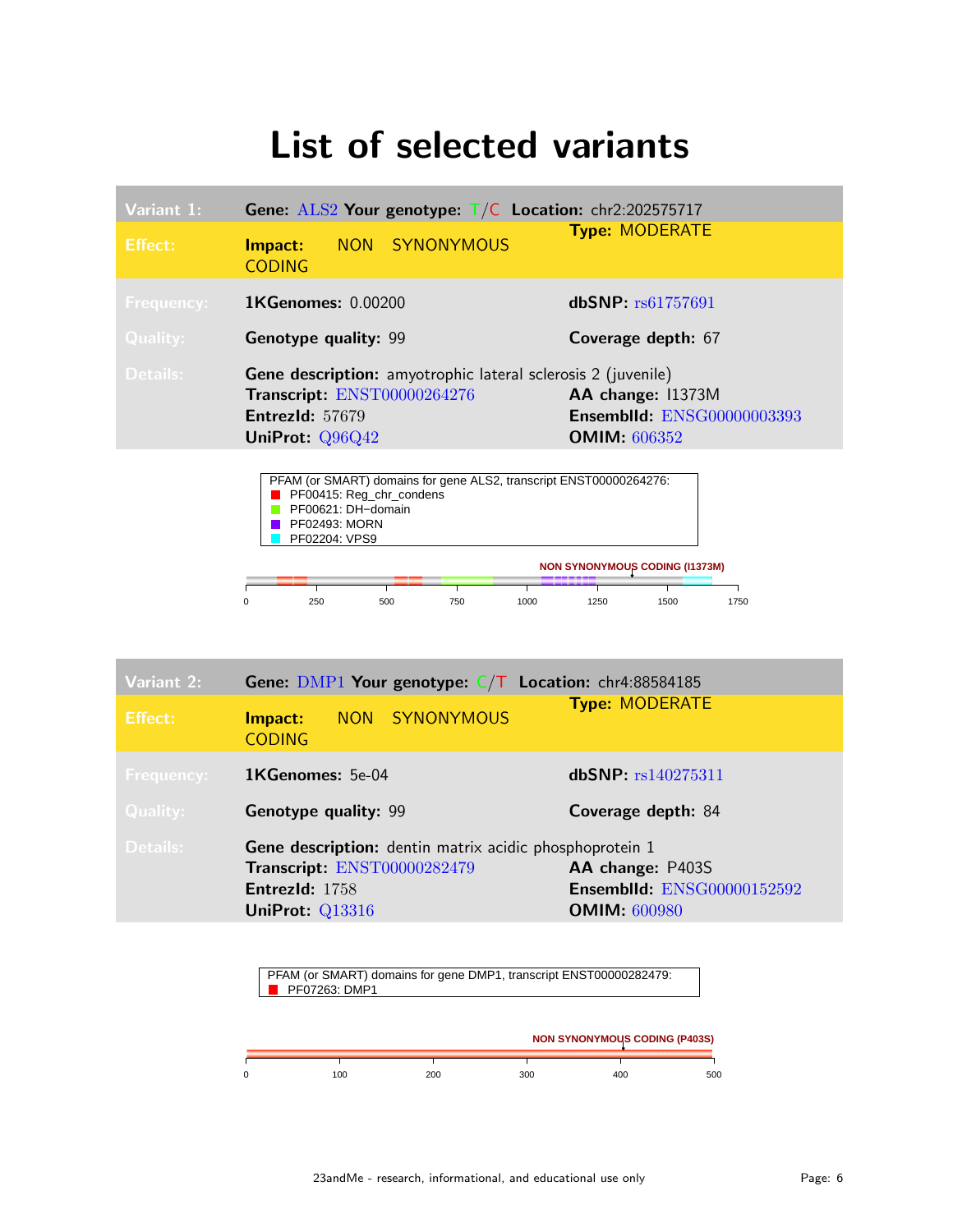| <b>Variant 3:</b><br>Effect:         | <b>Gene:</b> $ATXN2$ Your genotype: $T/C$ Location: chr12:111956226<br>NON SYNONYMOUS<br>Impact:<br><b>CODING</b> | <b>Type: MODERATE</b>                                                        |
|--------------------------------------|-------------------------------------------------------------------------------------------------------------------|------------------------------------------------------------------------------|
| <b>Frequency:</b><br><b>Quality:</b> | <b>1KGenomes: 0.00200</b><br><b>Genotype quality: 99</b>                                                          | dbSNP: rs117851901<br>Coverage depth: 63                                     |
| Details:                             | <b>Gene description:</b> ataxin 2<br>Transcript: ENST00000535949<br>EntrezId: 6311<br>UniProt: Q99700             | AA change: N202S<br><b>Ensemblid: ENSG00000204842</b><br><b>OMIM: 601517</b> |

PFAM (or SMART) domains for gene ATXN2, transcript ENST00000535949: PF06741: LsmAD\_domain PF07145: Ataxin–2\_C

| <b>NON SYNONYMOUS CODING (N202S)</b> |     |     |     |     |     |     |      |  |  |  |
|--------------------------------------|-----|-----|-----|-----|-----|-----|------|--|--|--|
|                                      | 150 | 300 | 450 | 600 | 750 | 900 | 1050 |  |  |  |

| <b>Variant 4:</b> | <b>Gene:</b> CPT1A Your genotype: $C/T$ Location: chr11:68562288                                                                |                                                                              |
|-------------------|---------------------------------------------------------------------------------------------------------------------------------|------------------------------------------------------------------------------|
| Effect:           | NON SYNONYMOUS<br>Impact:<br><b>CODING</b>                                                                                      | <b>Type: MODERATE</b>                                                        |
| <b>Frequency:</b> | 1KGenomes: 9e-04                                                                                                                | dbSNP: rs140958507                                                           |
| <b>Quality:</b>   | <b>Genotype quality: 99</b>                                                                                                     | Coverage depth: 52                                                           |
| Details:          | Gene description: carnitine palmitoyltransferase 1A (liver)<br>Transcript: ENST00000265641<br>EntrezId: 1374<br>UniProt: P50416 | AA change: R288Q<br><b>Ensemblid: ENSG00000110090</b><br><b>OMIM: 600528</b> |

PFAM (or SMART) domains for gene CPT1A, transcript ENST00000265641: PF00755: Carn\_acyl\_trans

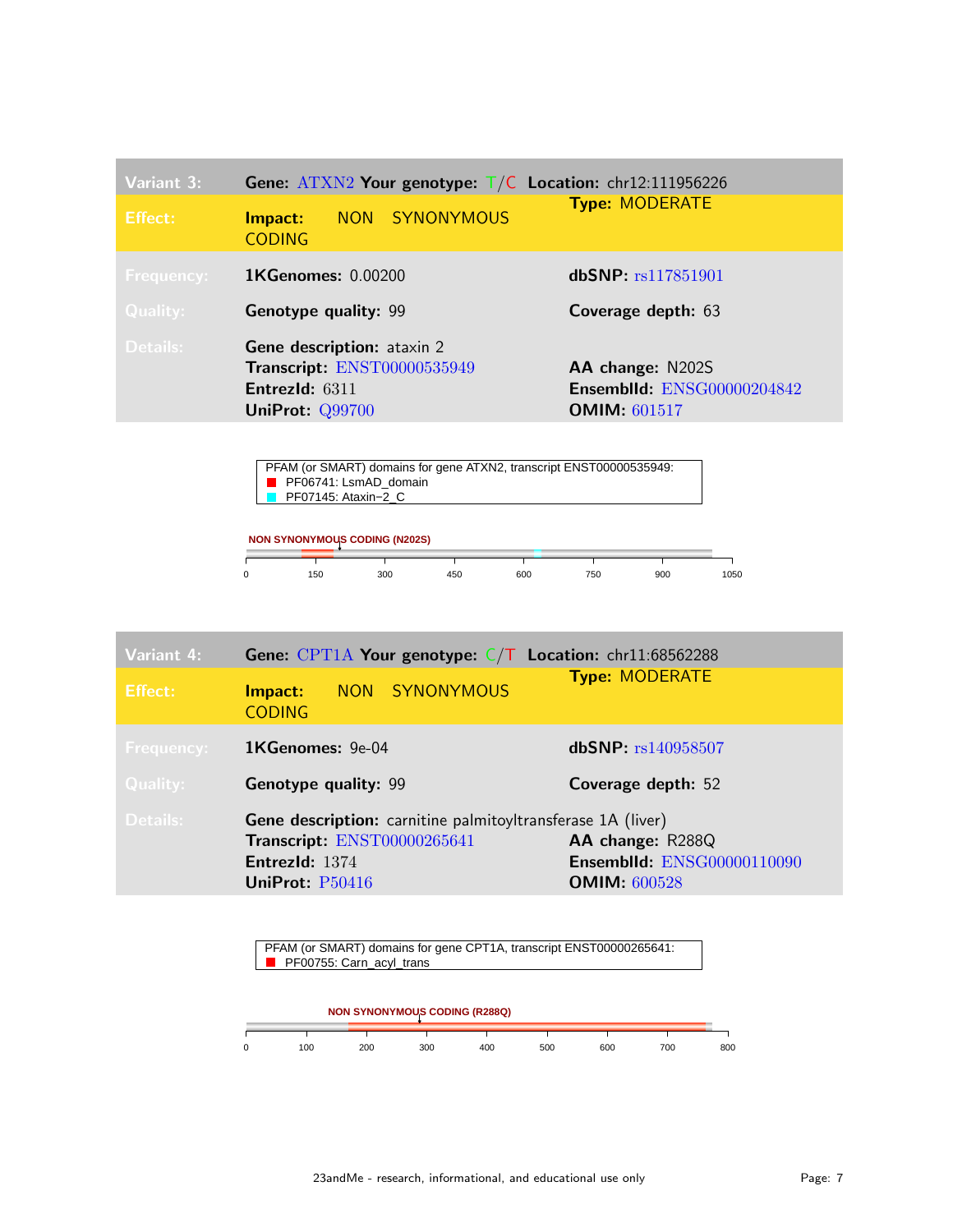| Variant 5:<br>Effect:                | Gene: IGHMBP2 Your genotype: C/G Location: chr11:68702803<br>NON SYNONYMOUS<br>Impact:<br><b>CODING</b>                          | <b>Type: MODERATE</b>                                                        |
|--------------------------------------|----------------------------------------------------------------------------------------------------------------------------------|------------------------------------------------------------------------------|
| <b>Frequency:</b><br><b>Quality:</b> | $1$ KGenomes: 9e-04<br><b>Genotype quality: 99</b>                                                                               | dbSNP: rs7122089<br>Coverage depth: 28                                       |
| Details:                             | <b>Gene description:</b> immunoglobulin mu binding protein 2<br>Transcript: ENST00000255078<br>EntrezId: 3508<br>UniProt: P38935 | AA change: P557A<br><b>Ensemblid: ENSG00000132740</b><br><b>OMIM: 600502</b> |



| Variant 6:        | <b>Gene:</b> LAMB3 Your genotype: $C/T$ Location: chr1:209803163                                      |                                                                              |
|-------------------|-------------------------------------------------------------------------------------------------------|------------------------------------------------------------------------------|
| <b>Effect:</b>    | NON SYNONYMOUS<br>Impact:<br><b>CODING</b>                                                            | <b>Type: MODERATE</b>                                                        |
| <b>Frequency:</b> | <b>1KGenomes: 0.00180</b>                                                                             | dbSNP: rs114875539                                                           |
| <b>Quality:</b>   | <b>Genotype quality: 99</b>                                                                           | Coverage depth: 64                                                           |
| Details:          | Gene description: laminin, beta 3<br>Transcript: ENST00000356082<br>EntrezId: 3914<br>UniProt: Q13751 | AA change: E351K<br><b>Ensemblid: ENSG00000196878</b><br><b>OMIM: 150310</b> |

| PFAM (or SMART) domains for gene LAMB3, transcript ENST00000356082: | PF00055: Laminin N                   |     |     |     |     |      |      |
|---------------------------------------------------------------------|--------------------------------------|-----|-----|-----|-----|------|------|
|                                                                     | PF00053: EGF laminin                 |     |     |     |     |      |      |
|                                                                     |                                      |     |     |     |     |      |      |
|                                                                     | <b>NON SYNONYMOUS CODING (E351K)</b> |     |     |     |     |      |      |
|                                                                     |                                      |     |     |     |     |      |      |
| 150                                                                 | 300                                  | 450 | 600 | 750 | 900 | 1050 | 1200 |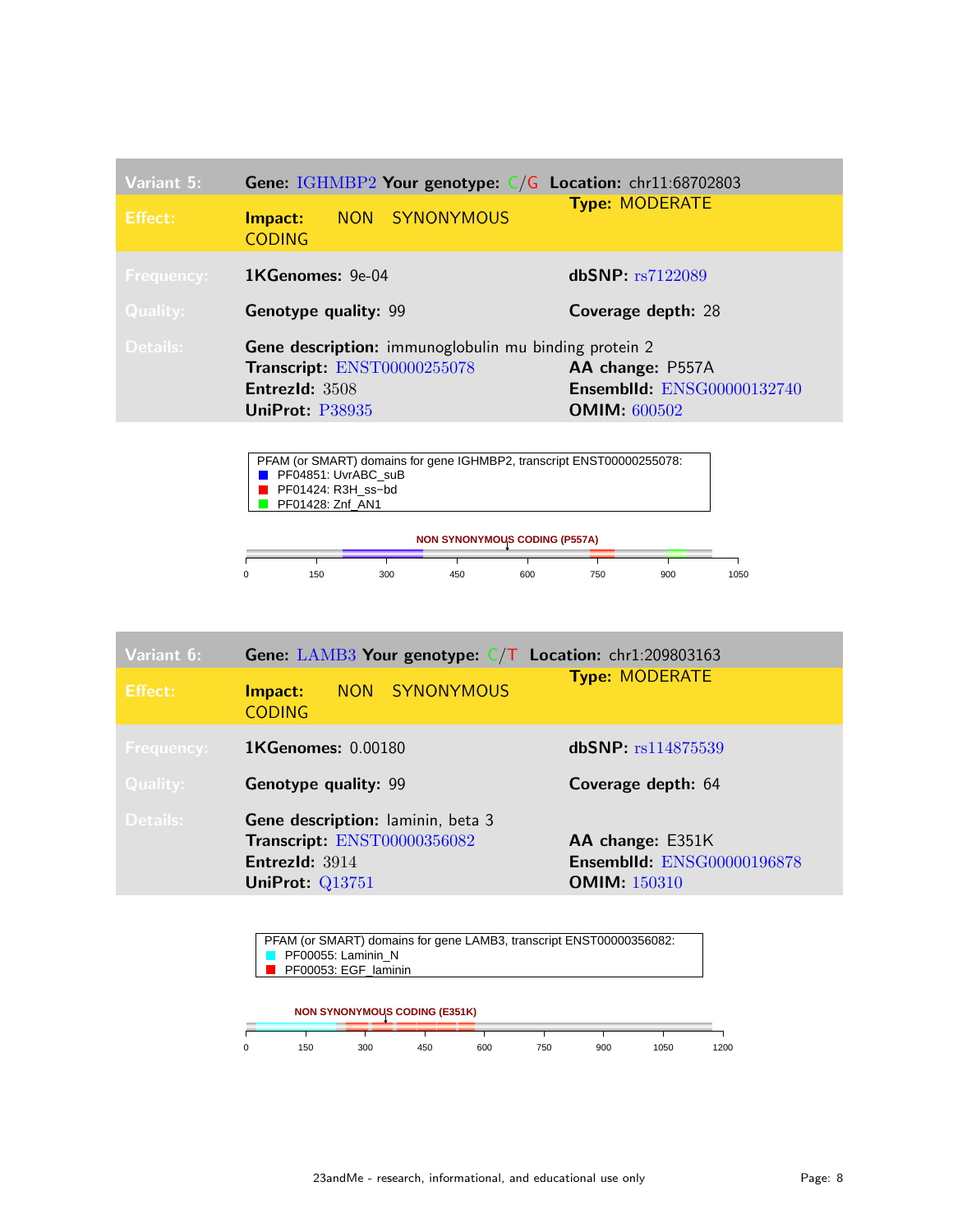| Variant 7:        | Gene: $VPS13A$ Your genotype: $C/A$ Location: chr9:80020874                                                                                         |                                                                               |
|-------------------|-----------------------------------------------------------------------------------------------------------------------------------------------------|-------------------------------------------------------------------------------|
| Effect:           | NON SYNONYMOUS<br>Impact:<br><b>CODING</b>                                                                                                          | <b>Type: MODERATE</b>                                                         |
| <b>Frequency:</b> | <b>1KGenomes: 0.00640</b>                                                                                                                           | dbSNP: rs117983287                                                            |
| <b>Quality:</b>   | <b>Genotype quality: 99</b>                                                                                                                         | Coverage depth: 69                                                            |
| Details:          | <b>Gene description:</b> vacuolar protein sorting 13 homolog A (S. cerevisiae)<br>Transcript: ENST00000376636<br>EntrezId: 23230<br>UniProt: Q96RL7 | AA change: H3085N<br><b>Ensemblid: ENSG00000197969</b><br><b>OMIM: 605978</b> |

PFAM (or SMART) domains for gene VPS13A, transcript ENST00000376636: **PF06650: VPSAP** PF09333: Autophagy−rel\_C ٦

|   |     |     |      |      |      |      |      | <b>NON SYNONYMOUS CODING (H3085N)</b> |
|---|-----|-----|------|------|------|------|------|---------------------------------------|
| 0 | 400 | 800 | 1200 | 1600 | 2000 | 2400 | 2800 | 3200                                  |

| Variant 8:                                                                | <b>Gene:</b> MOGS Your genotype: $C/T$ Location: chr2:74689078 |                                   |  |
|---------------------------------------------------------------------------|----------------------------------------------------------------|-----------------------------------|--|
| Effect:                                                                   | NON SYNONYMOUS<br>Impact:<br><b>CODING</b>                     | <b>Type: MODERATE</b>             |  |
| <b>Frequency:</b>                                                         | <b>1KGenomes: 0.00470</b>                                      | dbSNP: rs142032474                |  |
| Quality:                                                                  | <b>Genotype quality: 99</b>                                    | Coverage depth: 40                |  |
| Details:<br><b>Gene description:</b> mannosyl-oligosaccharide glucosidase |                                                                |                                   |  |
| Transcript: ENST00000452063                                               |                                                                | AA change: R507Q                  |  |
|                                                                           | EntrezId: 7841                                                 | <b>Ensemblid: ENSG00000115275</b> |  |
|                                                                           | UniProt: Q13724                                                | <b>OMIM: 601336</b>               |  |

PFAM (or SMART) domains for gene MOGS, transcript ENST00000452063: PF03200: Glycoside\_hydrolase\_63

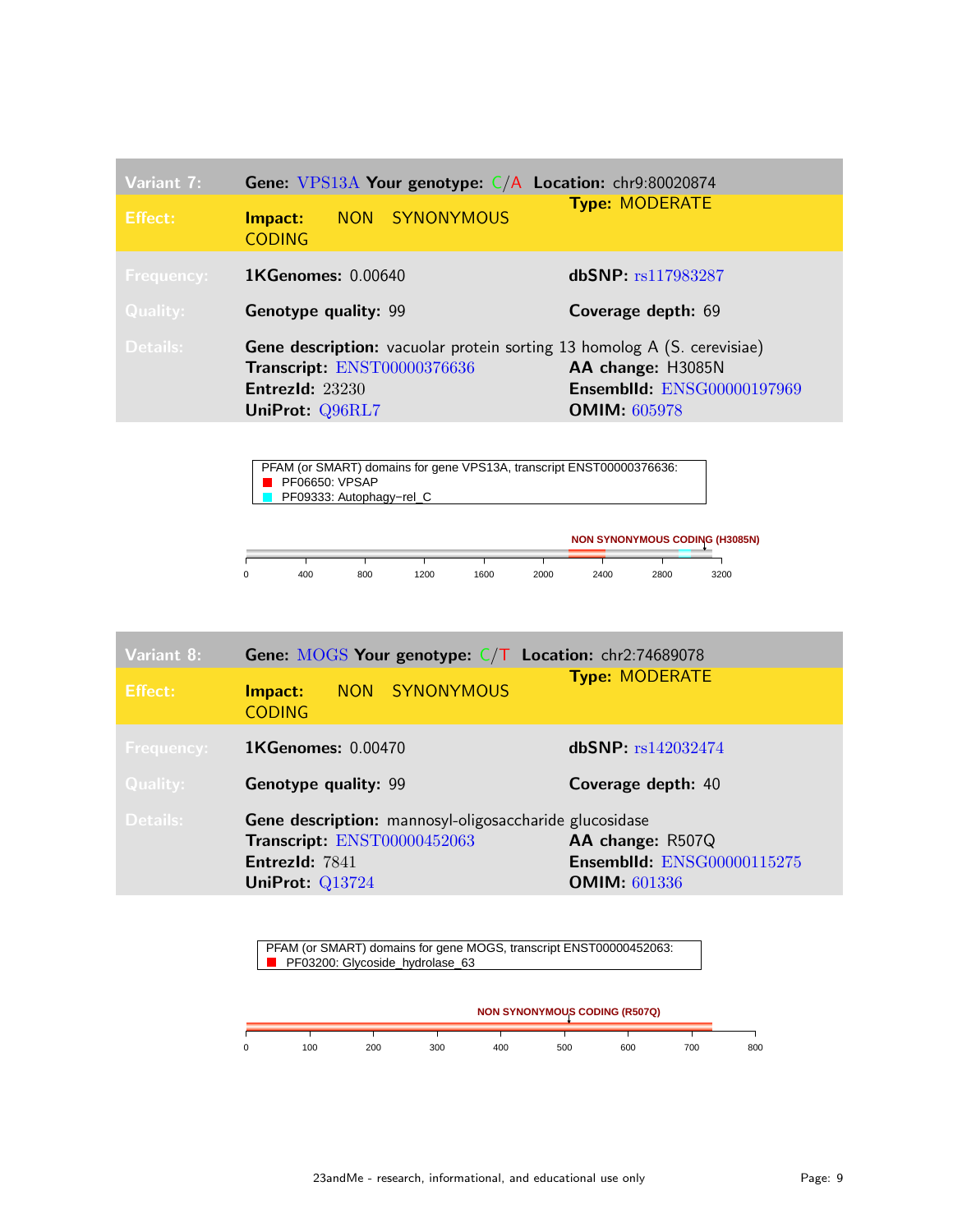| Variant 9:                                       | <b>Gene:</b> NPHP4 Your genotype: $C/T$ Location: chr1:5951013 |                                   |  |  |
|--------------------------------------------------|----------------------------------------------------------------|-----------------------------------|--|--|
| Effect:                                          | NON SYNONYMOUS<br>Impact:<br><b>CODING</b>                     | <b>Type: MODERATE</b>             |  |  |
| <b>Frequency:</b>                                | <b>1KGenomes: 0.00740</b>                                      | dbSNP: rs34248917                 |  |  |
| <b>Quality:</b>                                  | <b>Genotype quality: 99</b>                                    | Coverage depth: 11                |  |  |
| Details:<br>Gene description: nephronophthisis 4 |                                                                |                                   |  |  |
|                                                  | Transcript: ENST00000378160                                    | AA change: R143H                  |  |  |
|                                                  | EntrezId: $261734$                                             | <b>Ensemblid: ENSG00000131697</b> |  |  |
|                                                  | UniProt: 075161                                                | <b>OMIM:</b> $607215$             |  |  |



| Variant 10:       | <b>Gene:</b> USH2A Your genotype: $C/T$ Location: chr1:216538391 |                |                                   |  |
|-------------------|------------------------------------------------------------------|----------------|-----------------------------------|--|
| <b>Effect:</b>    | Impact:<br><b>CODING</b>                                         | NON SYNONYMOUS | <b>Type: MODERATE</b>             |  |
| <b>Frequency:</b> | <b>1KGenomes: 0.00870</b>                                        |                | dbSNP: rs45500891                 |  |
| <b>Quality:</b>   | <b>Genotype quality: 99</b>                                      |                | Coverage depth: 55                |  |
| Details:          | Gene description: Usher syndrome 2A (autosomal recessive, mild)  |                |                                   |  |
|                   | Transcript: ENST00000307340                                      |                | AA change: V230M                  |  |
|                   | EntrezId: 7399                                                   |                | <b>Ensemblid: ENSG00000042781</b> |  |
|                   | UniProt: 075445                                                  |                | <b>OMIM: 608400</b>               |  |

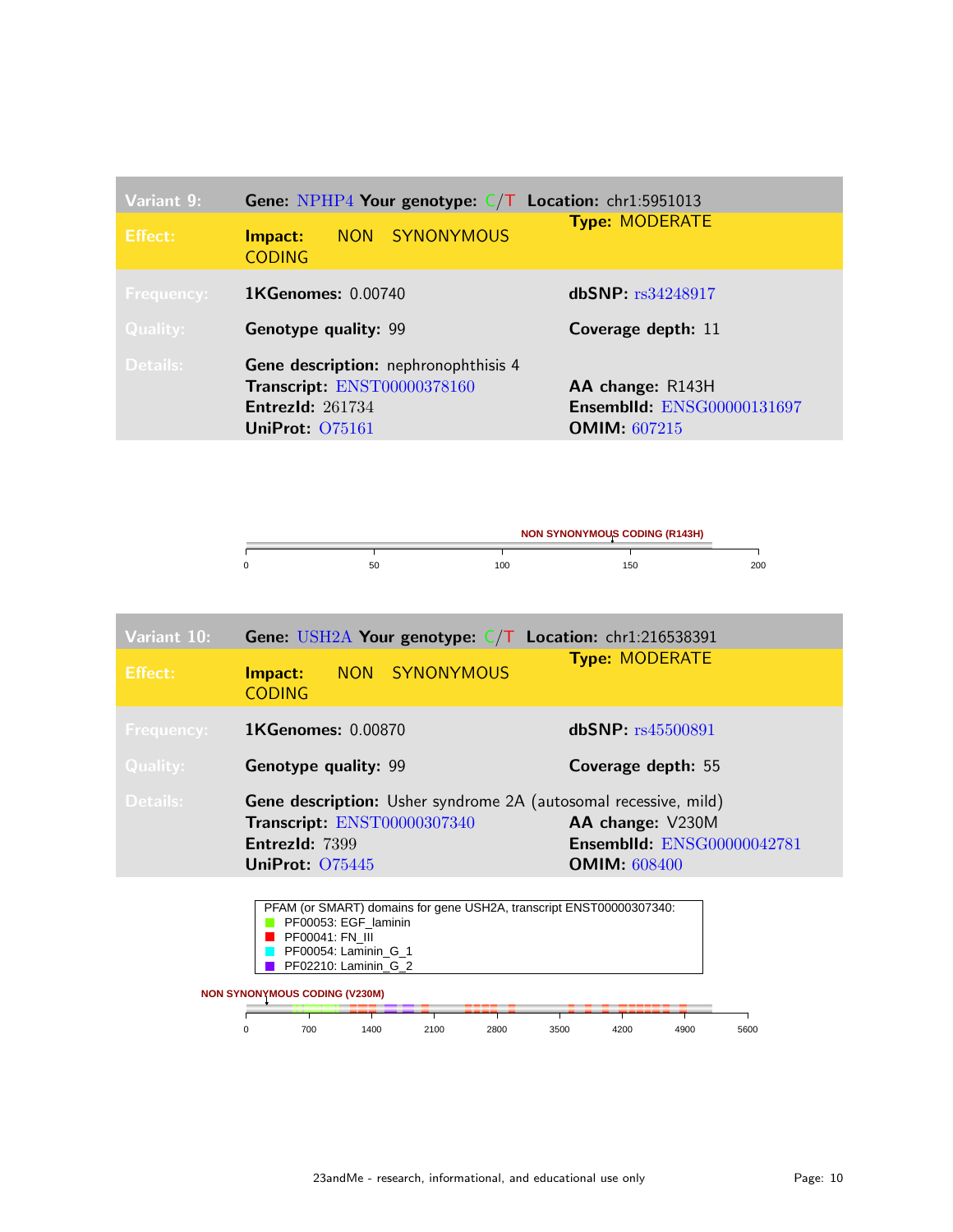| Variant 11:       | Gene: DSP Your genotype: $C/T$ Location: chr6:7581032<br><b>Type: MODERATE</b>                    |                |                                                                               |  |
|-------------------|---------------------------------------------------------------------------------------------------|----------------|-------------------------------------------------------------------------------|--|
| Effect:           | Impact:<br><b>CODING</b>                                                                          | NON SYNONYMOUS |                                                                               |  |
| <b>Frequency:</b> | <b>1KGenomes: 0.00550</b>                                                                         |                | dbSNP: rs28763967                                                             |  |
| <b>Quality:</b>   | <b>Genotype quality: 99</b>                                                                       |                | Coverage depth: 156                                                           |  |
| Details:          | Gene description: desmoplakin<br>Transcript: ENST00000379802<br>EntrezId: 1832<br>UniProt: P15924 |                | AA change: R1537C<br><b>Ensemblid: ENSG00000096696</b><br><b>OMIM: 125647</b> |  |

PFAM (or SMART) domains for gene DSP, transcript ENST00000379802: **PF00681: Plectin\_repeat** 



| Variant 12:       | <b>Gene:</b> NOTCH3 Your genotype: $C/T$ Location: chr19:15273335                 |                                                        |
|-------------------|-----------------------------------------------------------------------------------|--------------------------------------------------------|
| Effect:           | NON SYNONYMOUS<br>Impact:<br><b>CODING</b>                                        | <b>Type: MODERATE</b>                                  |
| <b>Frequency:</b> | <b>1KGenomes: 0.00790</b>                                                         | dbSNP: rs115582213                                     |
| <b>Quality:</b>   | <b>Genotype quality: 99</b>                                                       | Coverage depth: 18                                     |
| Details:          | <b>Gene description:</b> notch 3<br>Transcript: ENST00000263388<br>EntrezId: 4854 | AA change: V1952M<br><b>Ensemblid: ENSG00000074181</b> |
|                   | UniProt: Q9UM47                                                                   | <b>OMIM: 600276</b>                                    |

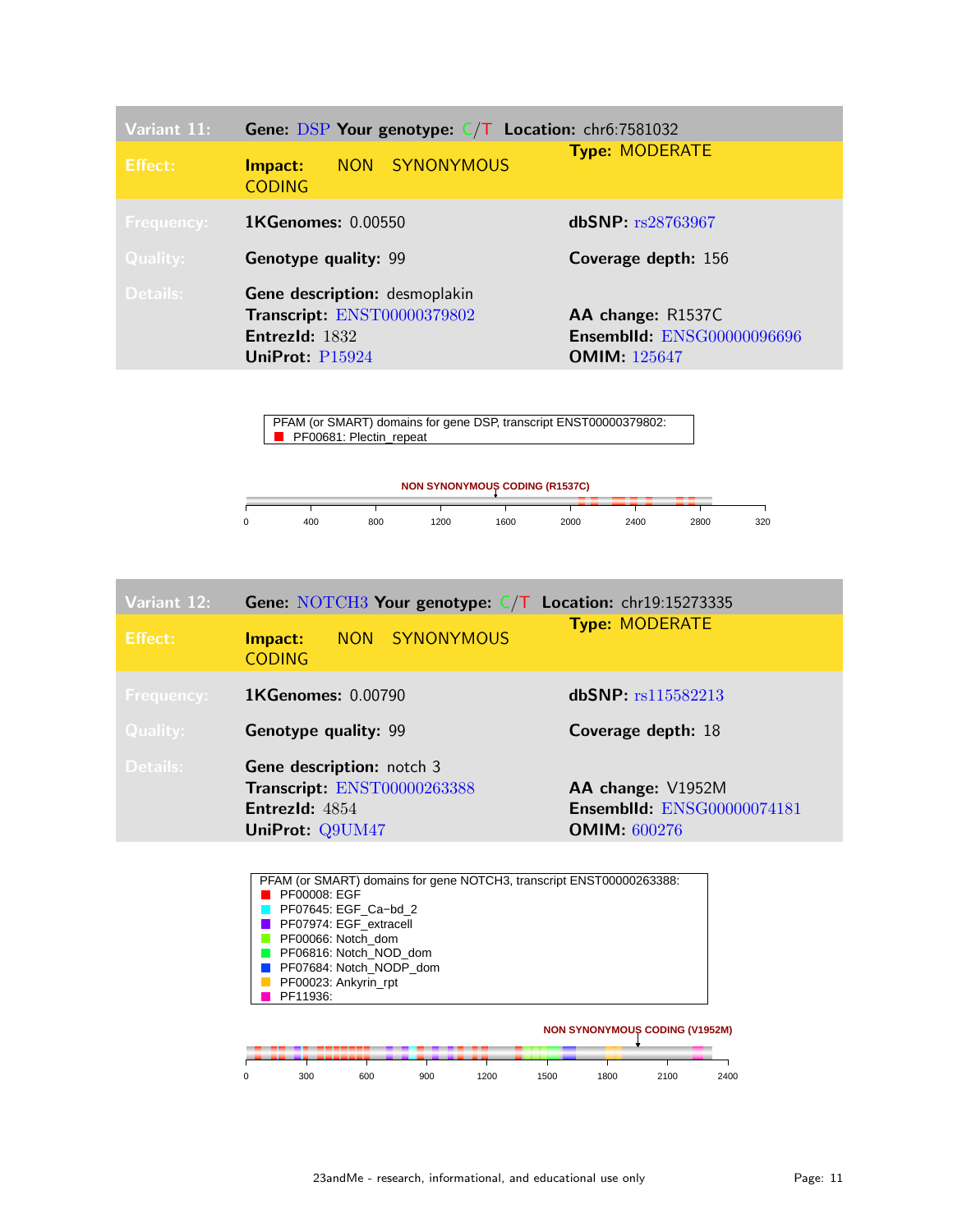| Variant 13:       | <b>Gene:</b> ALDH5A1 Your genotype: $G/T$ Location: chr6:24505196                                                                       |                                                                              |
|-------------------|-----------------------------------------------------------------------------------------------------------------------------------------|------------------------------------------------------------------------------|
| Effect:           | NON SYNONYMOUS<br>Impact:<br><b>CODING</b>                                                                                              | <b>Type: MODERATE</b>                                                        |
| <b>Frequency:</b> | <b>1KGenomes: 0.00820</b>                                                                                                               | dbSNP: $rs62621664$                                                          |
| <b>Quality:</b>   | <b>Genotype quality: 99</b>                                                                                                             | Coverage depth: 32                                                           |
| Details:          | <b>Gene description:</b> aldehyde dehydrogenase 5 family, member A1<br>Transcript: ENST00000546278<br>EntrezId: 7915<br>UniProt: P51649 | AA change: A149S<br><b>Ensemblid: ENSG00000112294</b><br><b>OMIM: 610045</b> |

| PFAM (or SMART) domains for gene ALDH5A1, transcript ENST00000546278: |
|-----------------------------------------------------------------------|
|                                                                       |
| <b>PF00171: Aldehyde_DH_dom</b>                                       |

| <b>NON SYNONYMOUS CODING (A149S)</b> |     |     |     |     |     |
|--------------------------------------|-----|-----|-----|-----|-----|
| 0                                    | 100 | 200 | 300 | 400 | 500 |